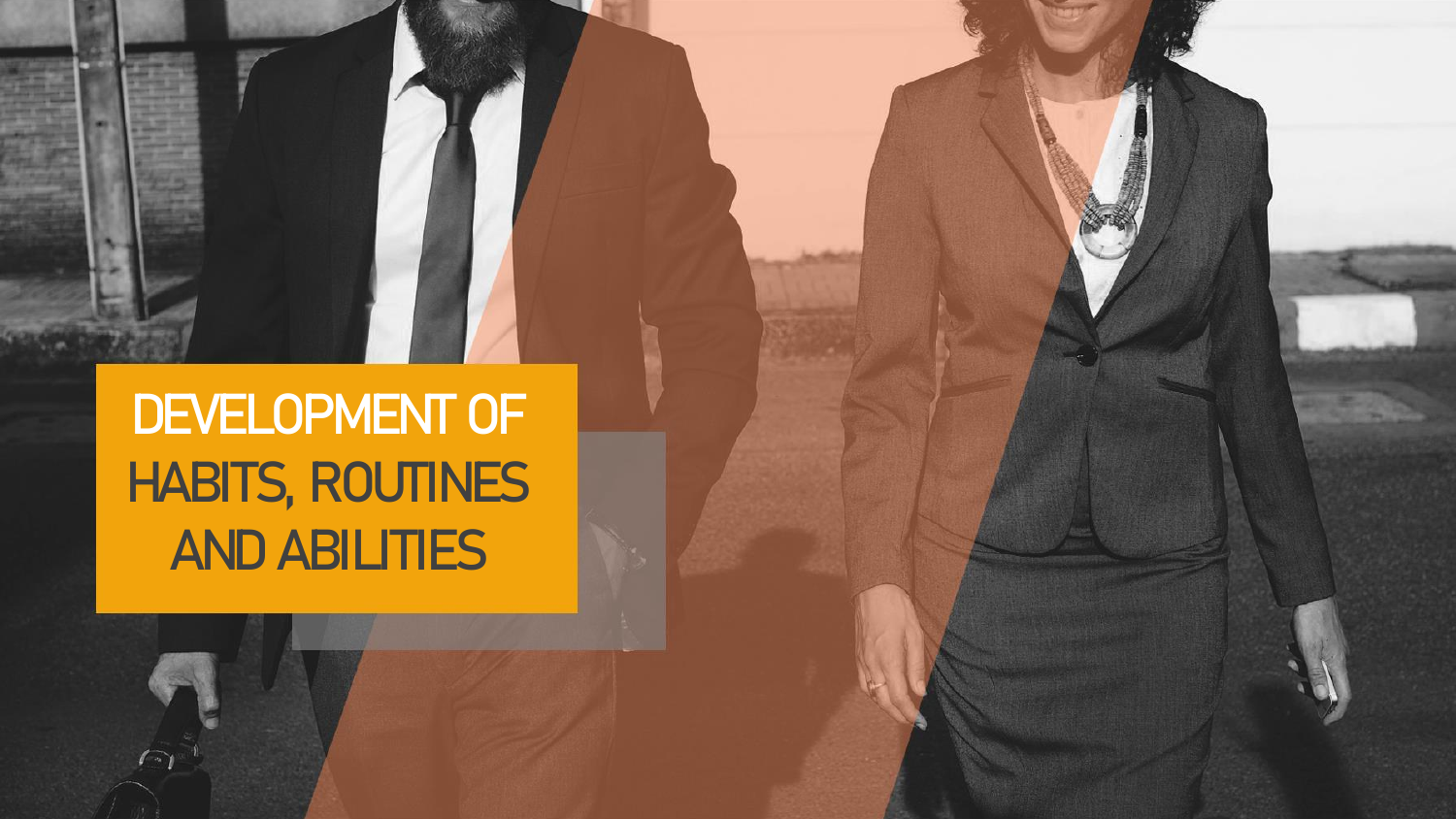# **OBJECTIVES OF THIS PRESENTATION**





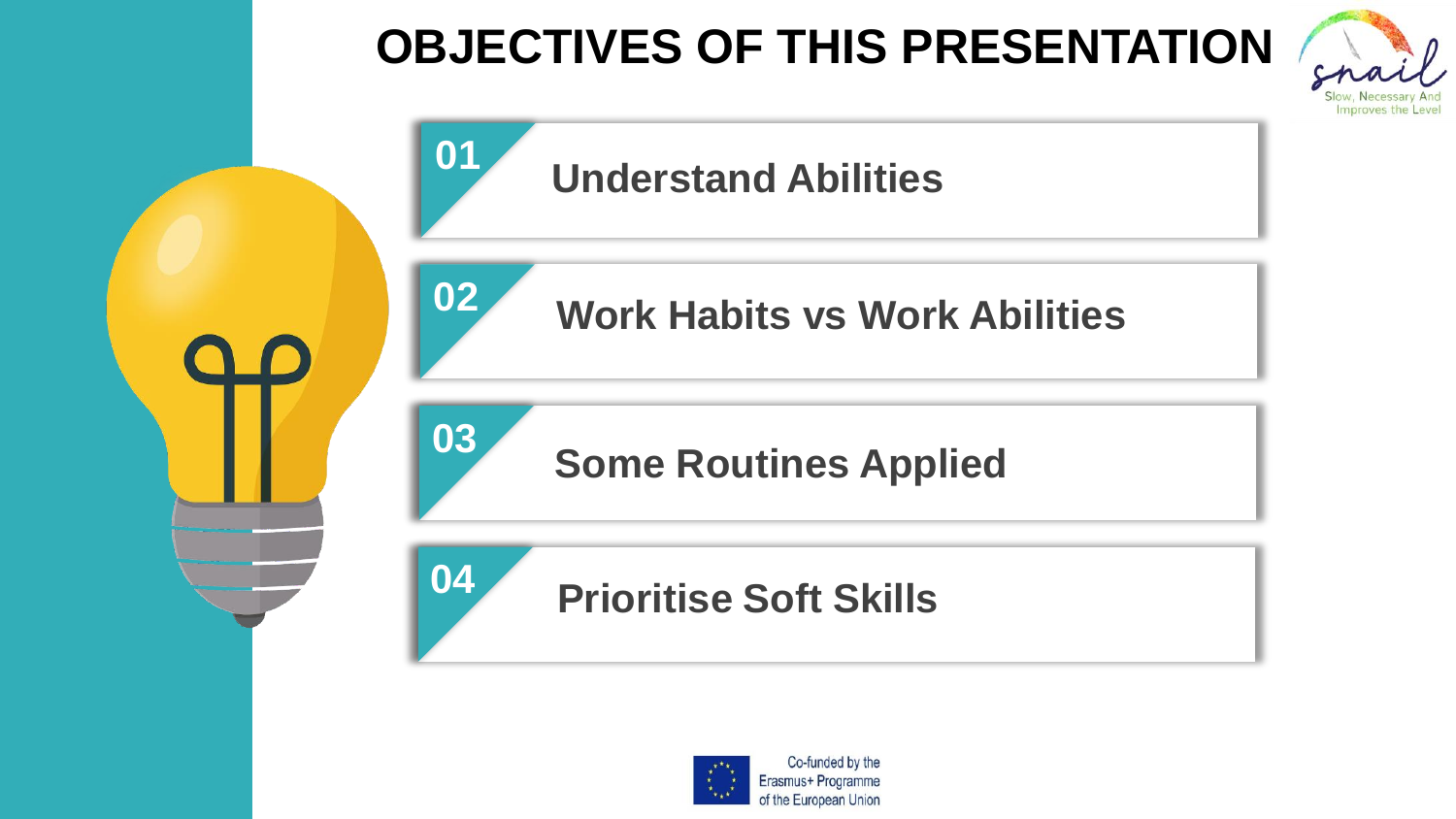# **TABLE OF CONTENTS**





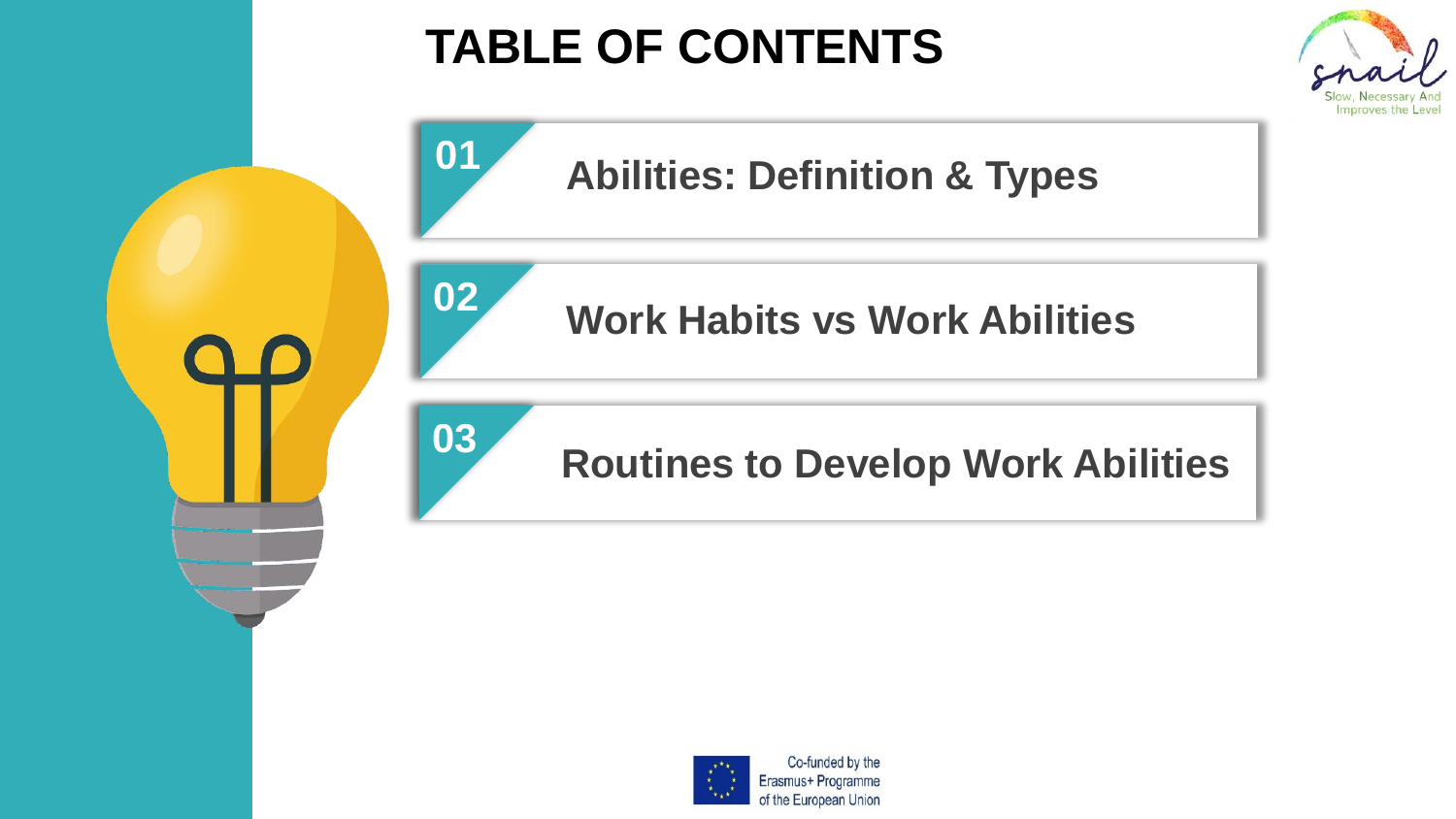

### Abilities: Definition & Types



Ability is a capacity that an individual possesses to carry out a certain activity or to achieve a certain objective. It constitutes a comparative advantage for those individuals who possess it relation to other people.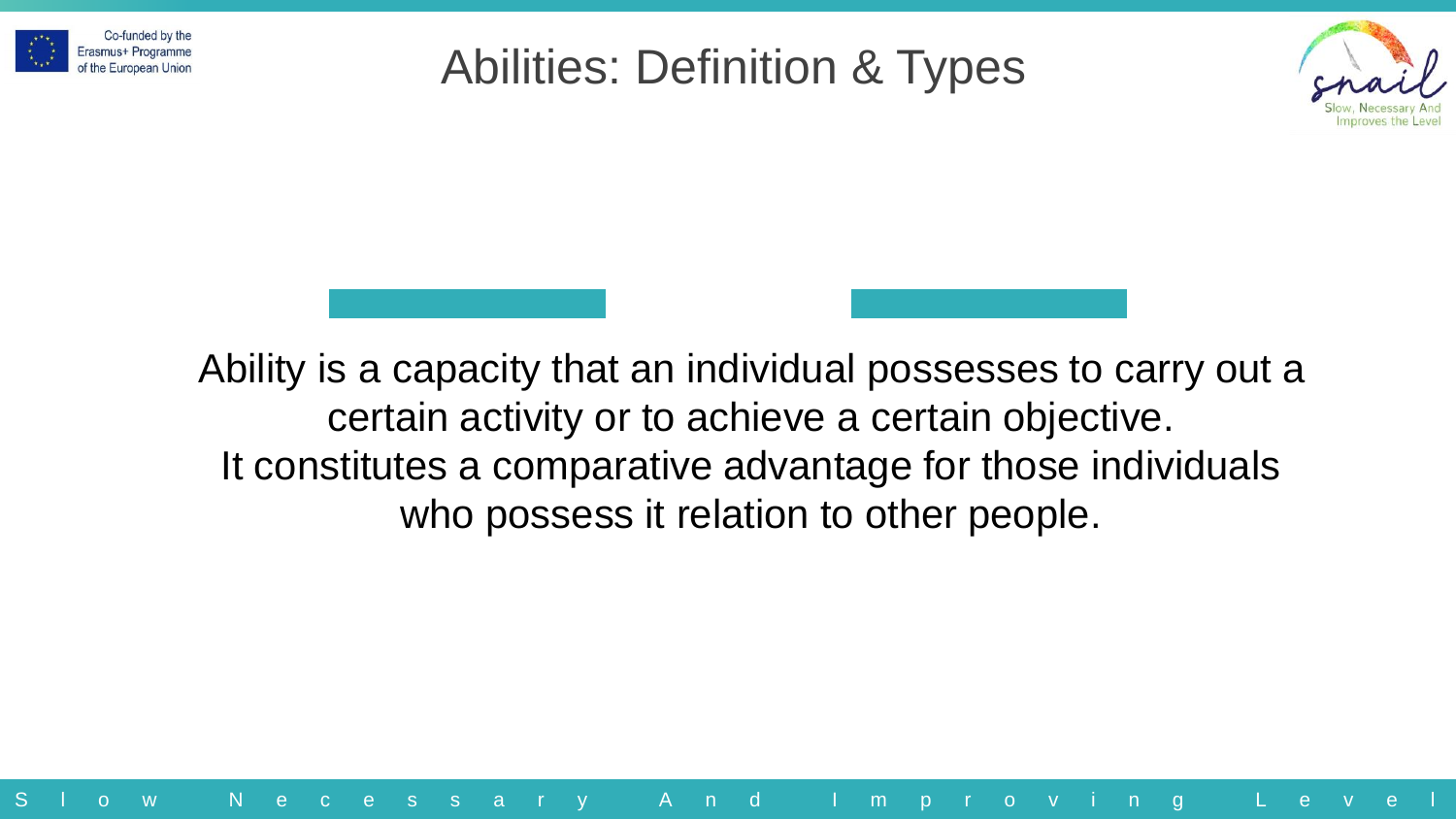

### Abilities: Definition & Types





Types: Cognitive, manual, mechanical, scientific, linguistic, etc.

Two people with the same routines may have different skills and vice versa.

S l o w N e c e s s a r y A n d I m p r o v i n g L e v e l

Success is the result of an efficient combination of routines and skills.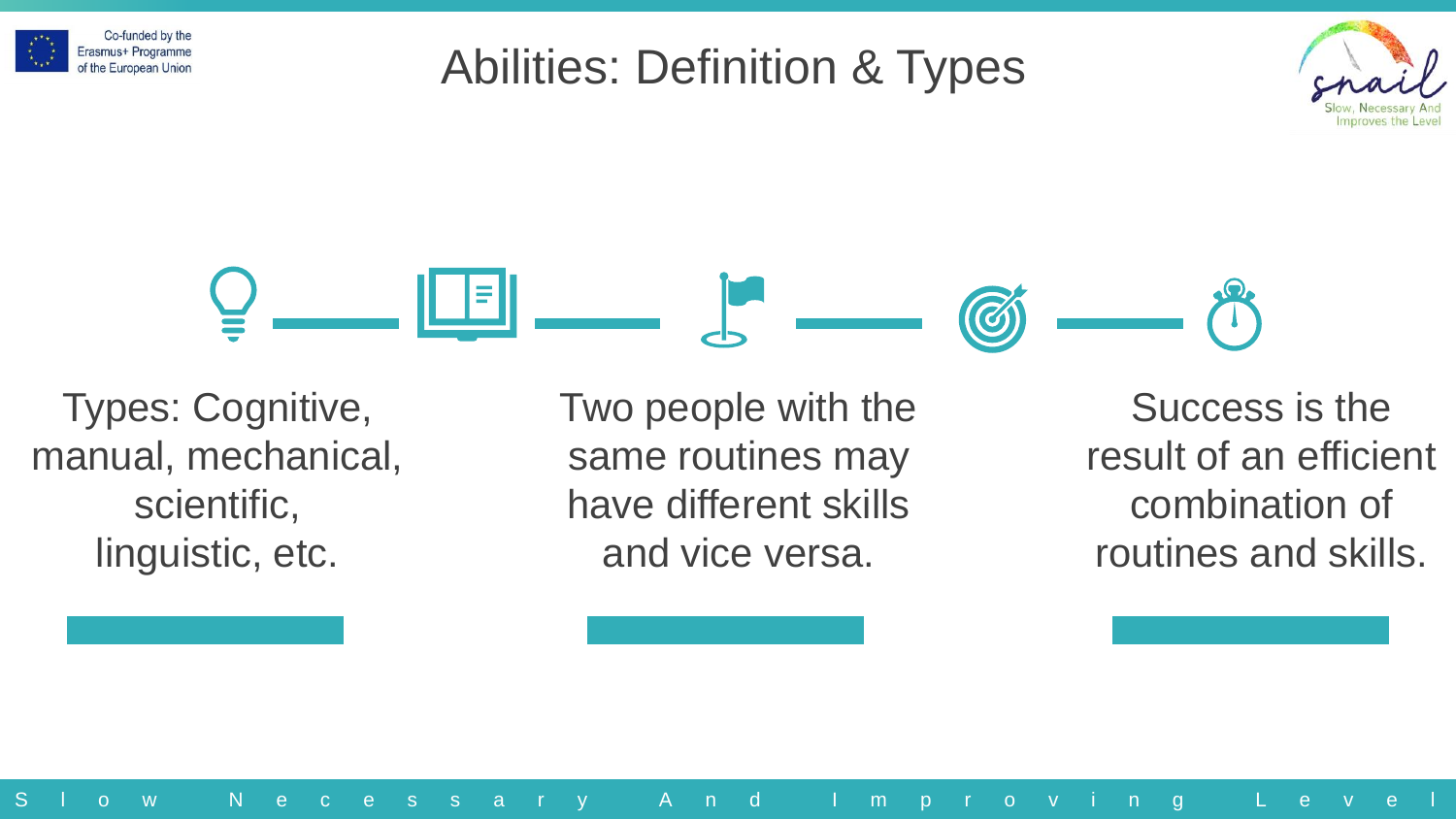

### Abilities: Definition & Types



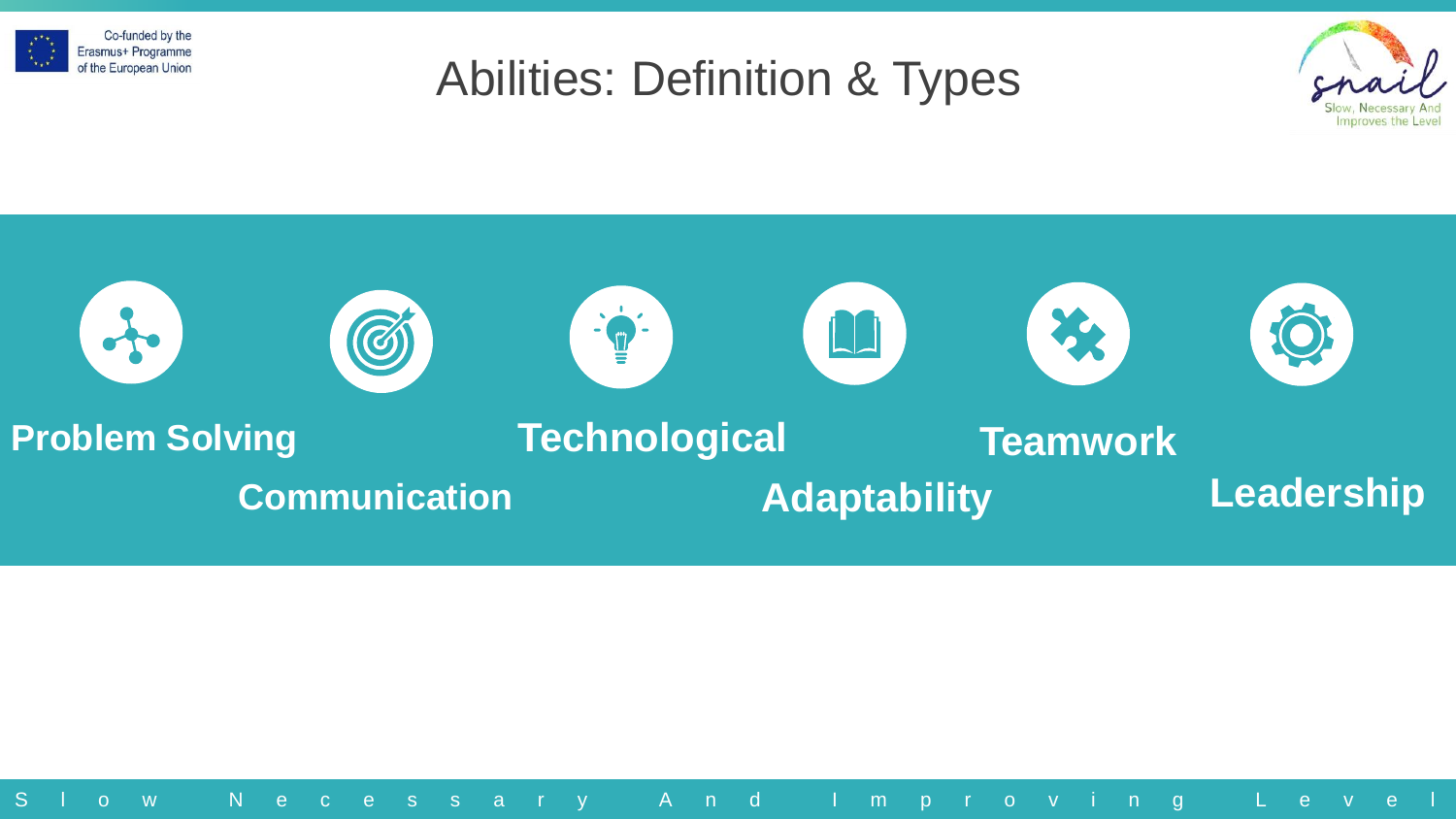

# Work Habits vs Work Abilities

S l o w N e c e s s a r y A n d I m p r o v i n g L e v e l



Work habits are the frequent behaviors of the worker that ma ke it easier for him/her to work productively. Personal Habits Work Habits

Work abilities are the things the employer wants the worker to know how to do.

> Soft Skills Hard Skills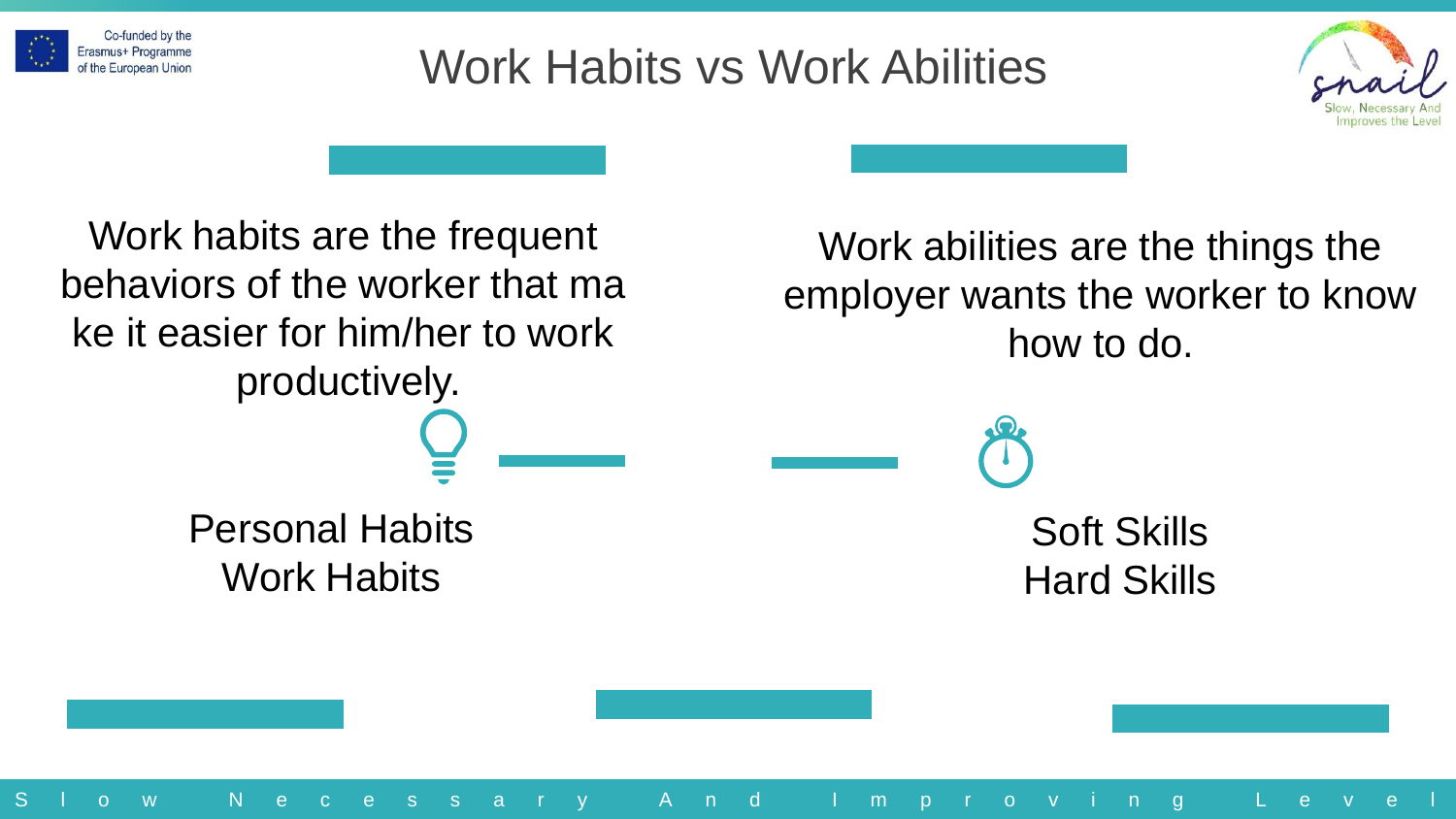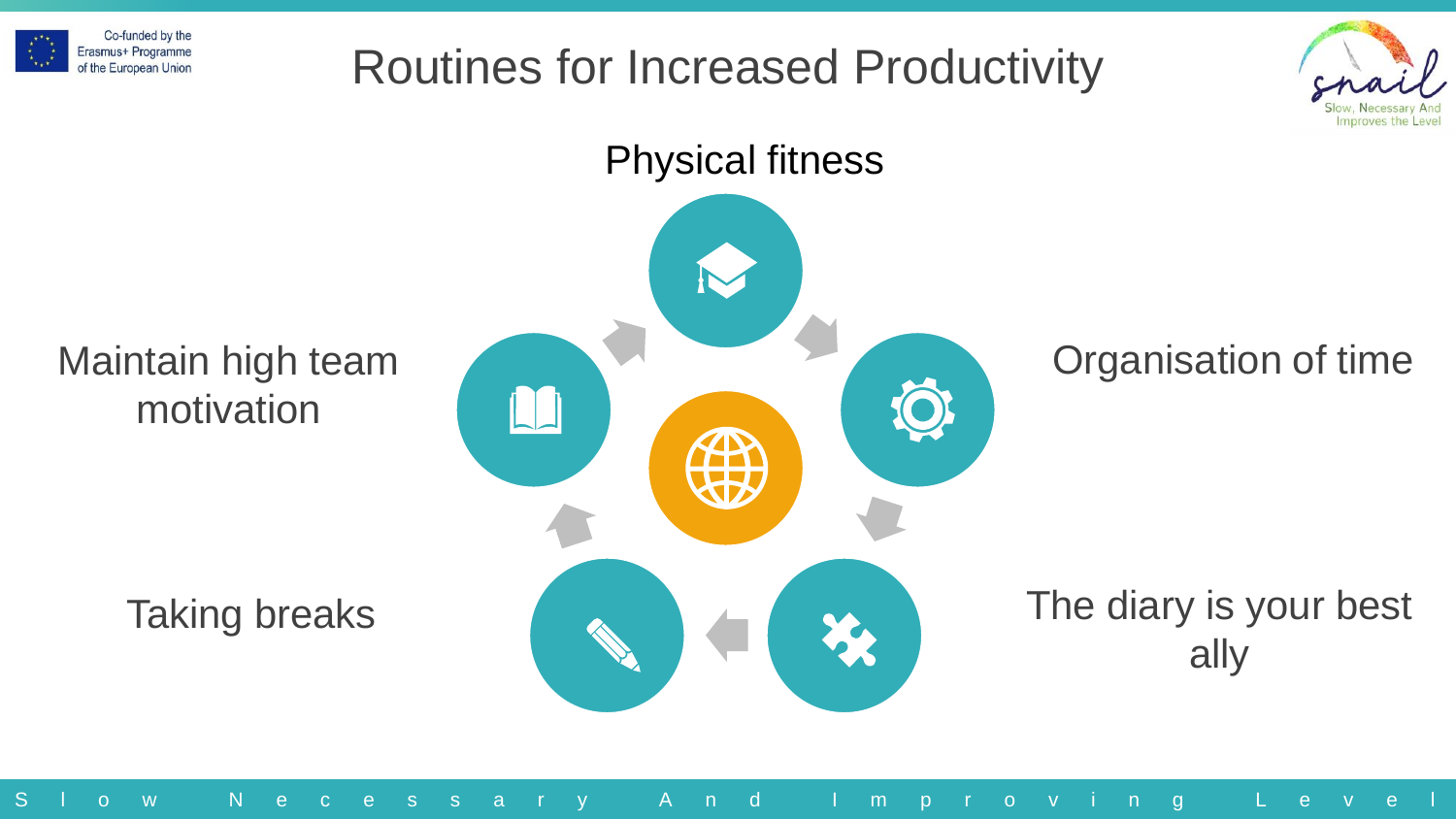



# Routines to be Results Oriented



Focus on what's really important every day



Focus on winning small battles of that day not the war



Decide and plan every small step to win each battle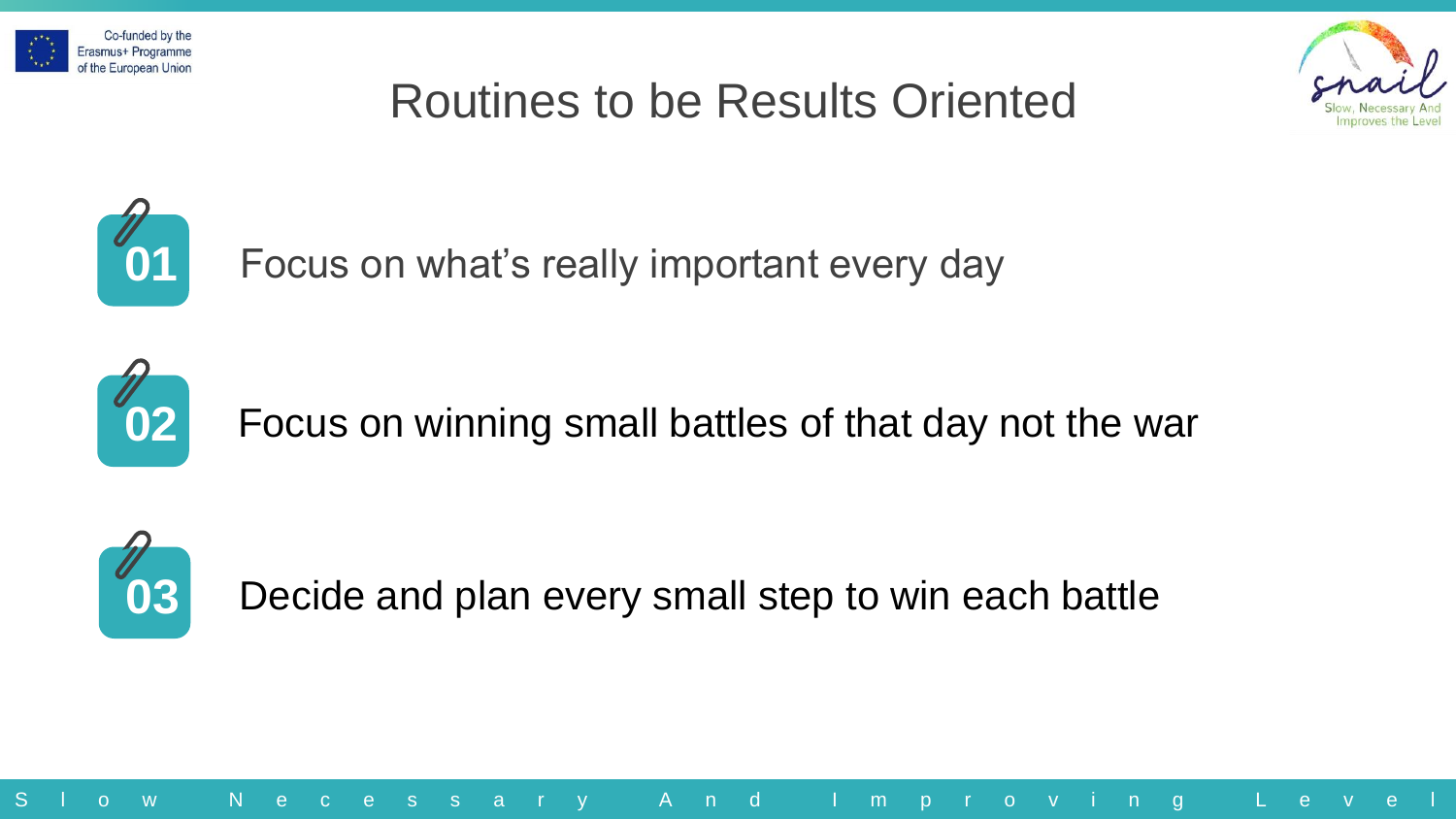



# Routines to Pursuit Improvement and Learning



Establish the routine plan of accepting that you don't know everything



Challenge your mind and learn to identify the beliefs that limit your vision



Look for new ways of doing things and remember that everything can be improved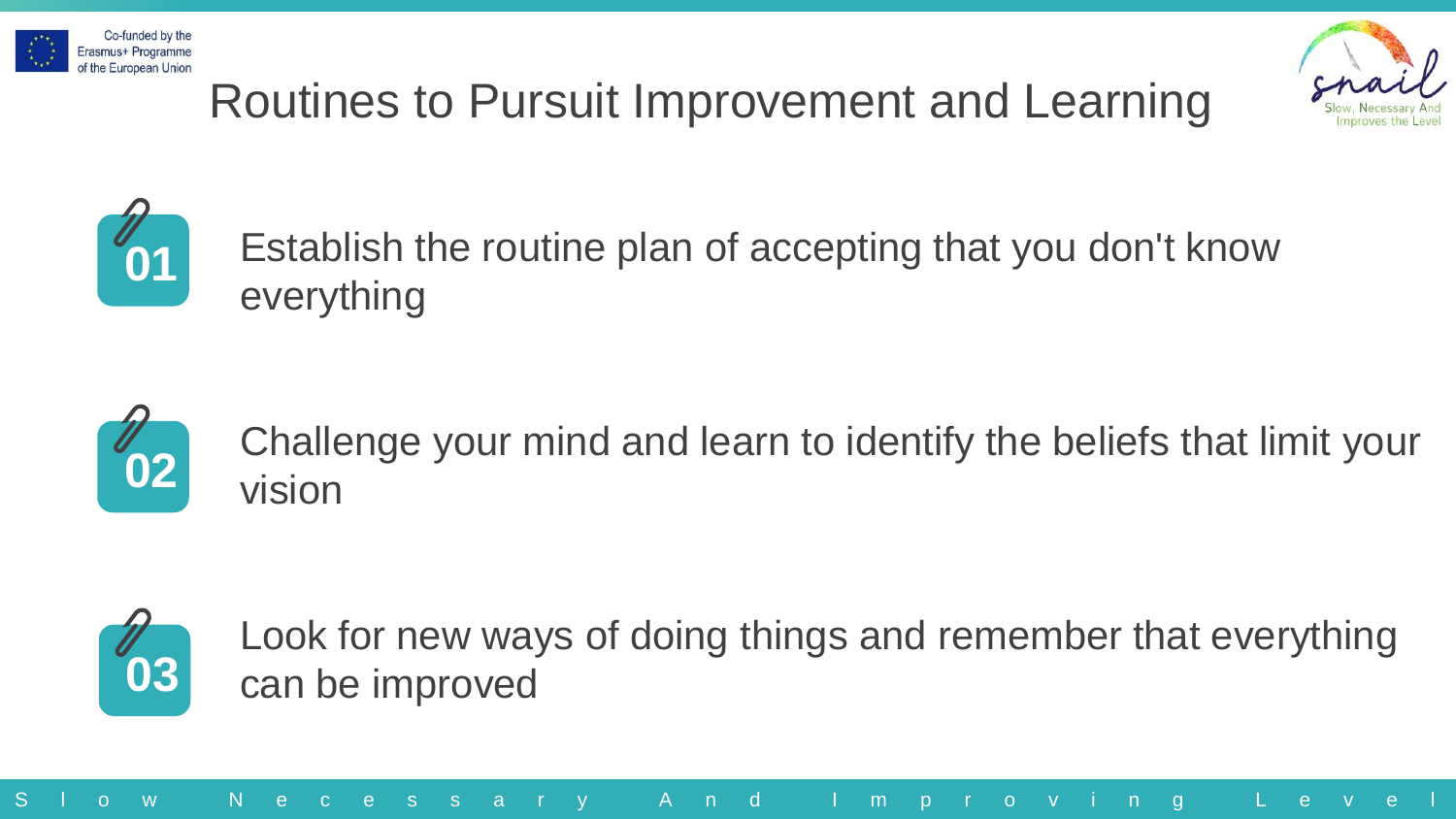

# Routines for Resistance to failure





Create the routine of differentiating between facts (they teach you what didn't work) and judgements (they make you feel like a failure)



Establish the process of analysing at each moment the causes that led to the events



Focus your action on finding solutions for each cause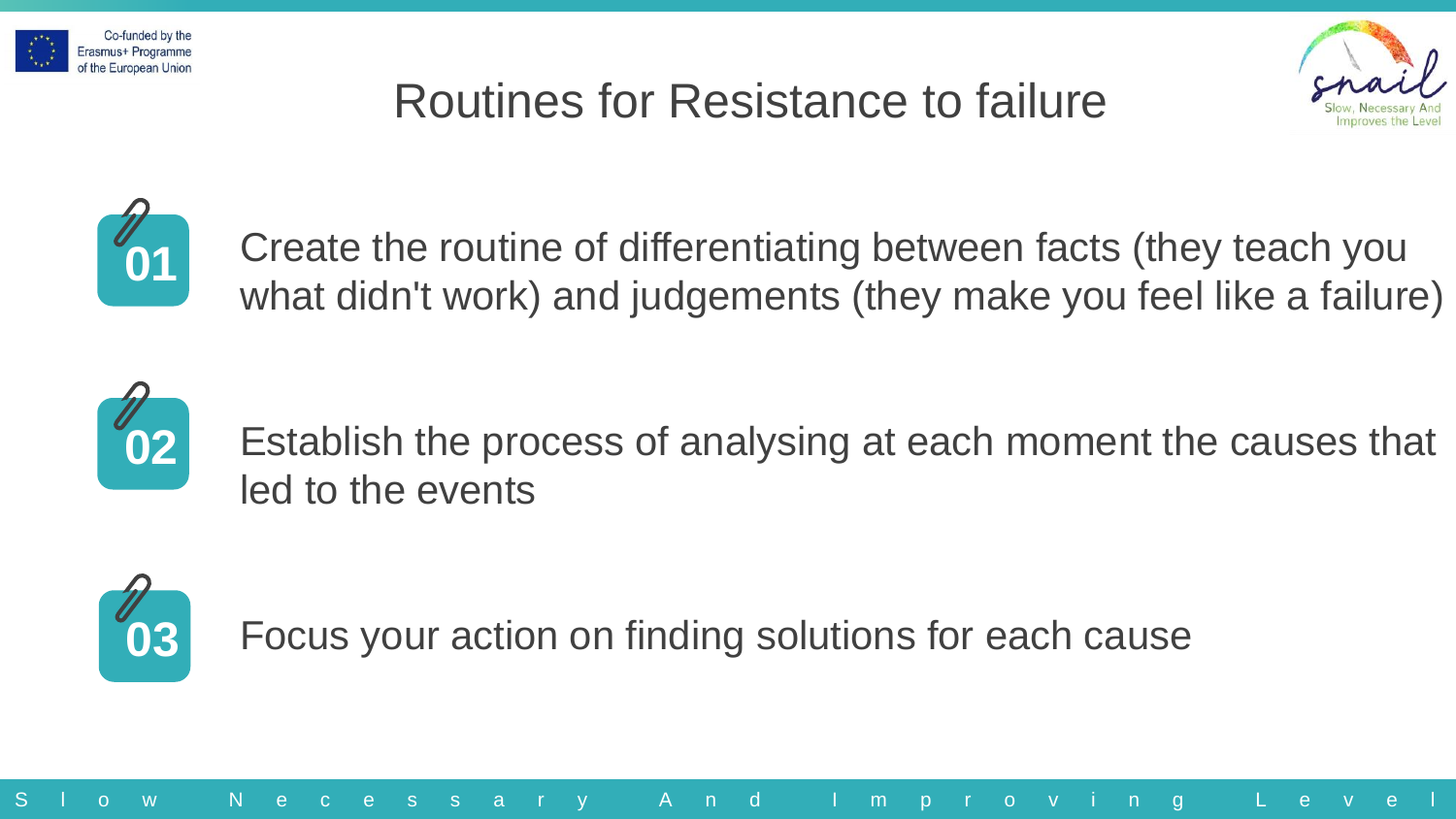

Routine to Create A Feedback Culture Creating a system for feedback so it happens regularly in the organisation



Foster both negative and positive feedback. Establish the right balance for it.

Have a number of feedback channels: written, face to face, individual, in groups, etc.



Making it secure and safe. Everyone should see it as an opportunity for improvement and not as a punishment.

Start small. If you've not had any type of feedback culture at your company previously, set up "baby-steps".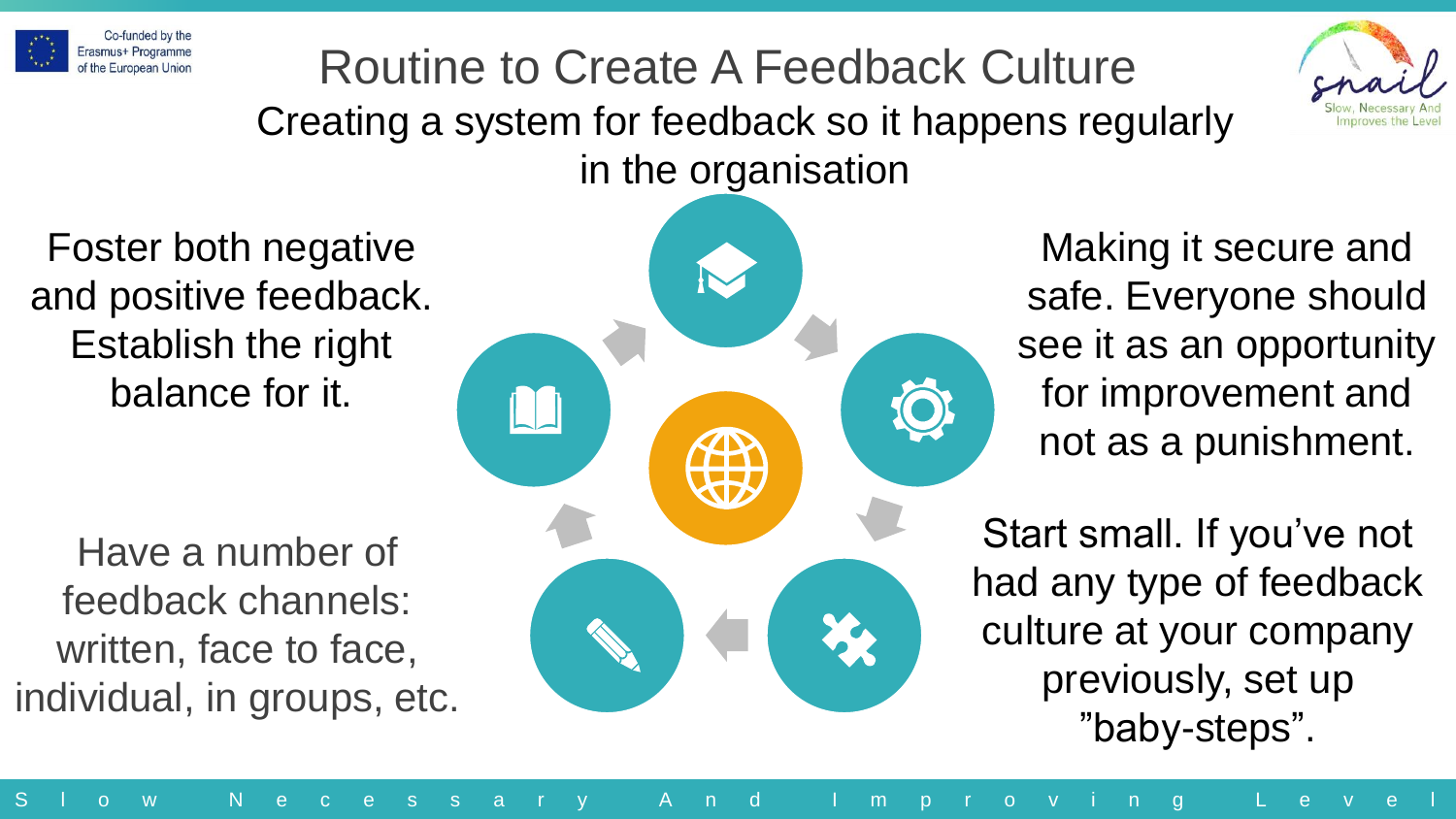

.

**Evaluate what's required**

Routine to Meet Deadlines

#### **Deadline** is a time by which some task must be completed. Very often, it means a time limit that is set in place by an authority.



S l o w N e c e s s a r y A n d I m p r o v i n g L e v e l

**Support your team during the project execution**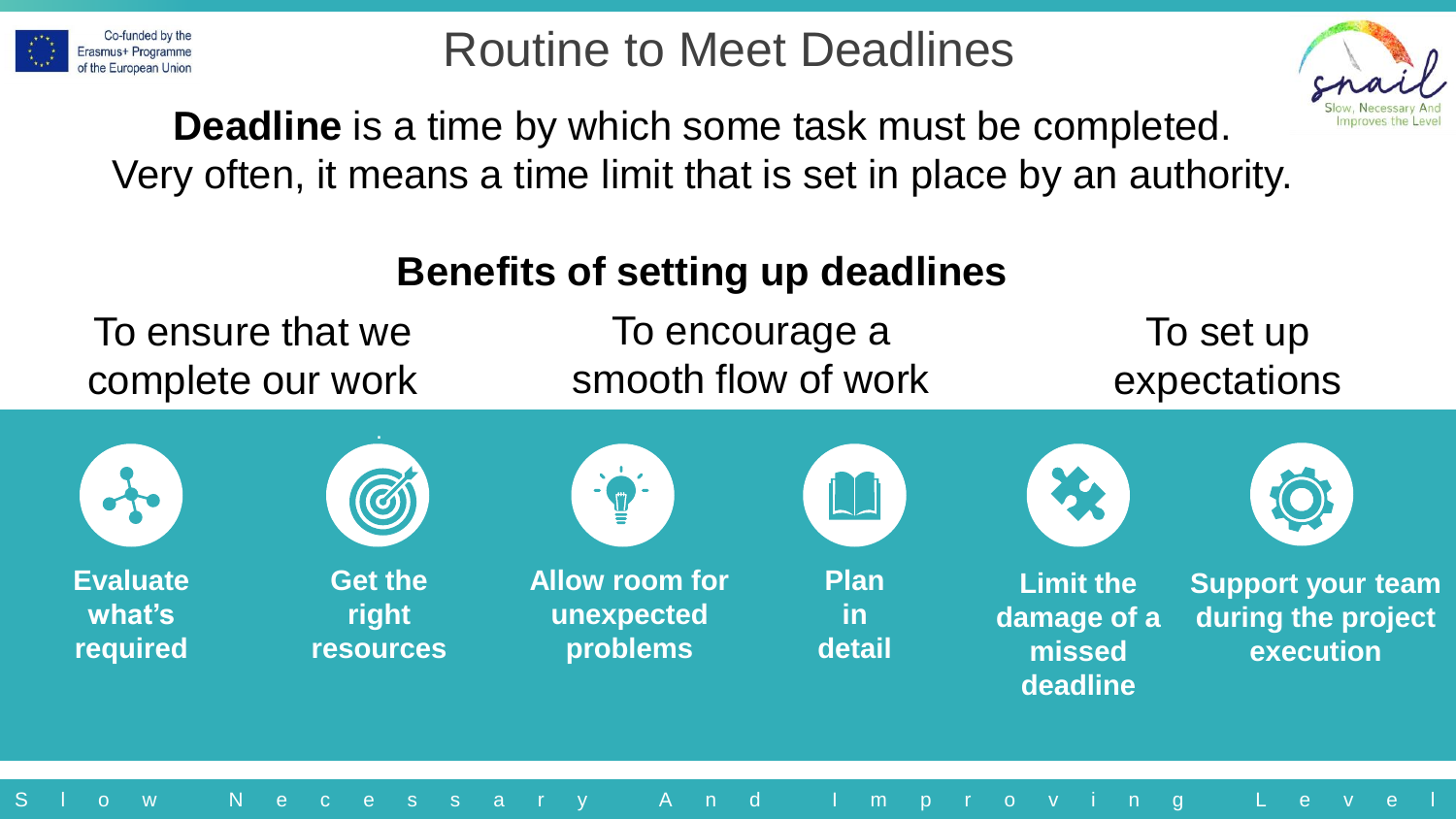

# Routine to Develop Highly Efficient Teams



Trained to quickly adapt to the fast changes in the market and the business

Foster an attitude of pride about the work done, reward and appreciate hard work.

Promote feedback that safety prevents inner criticism and/or betrayal among team members.



Foster good communication channels and constructive feedback.

Take initiative and motivate the team to take ownership of the good work produced.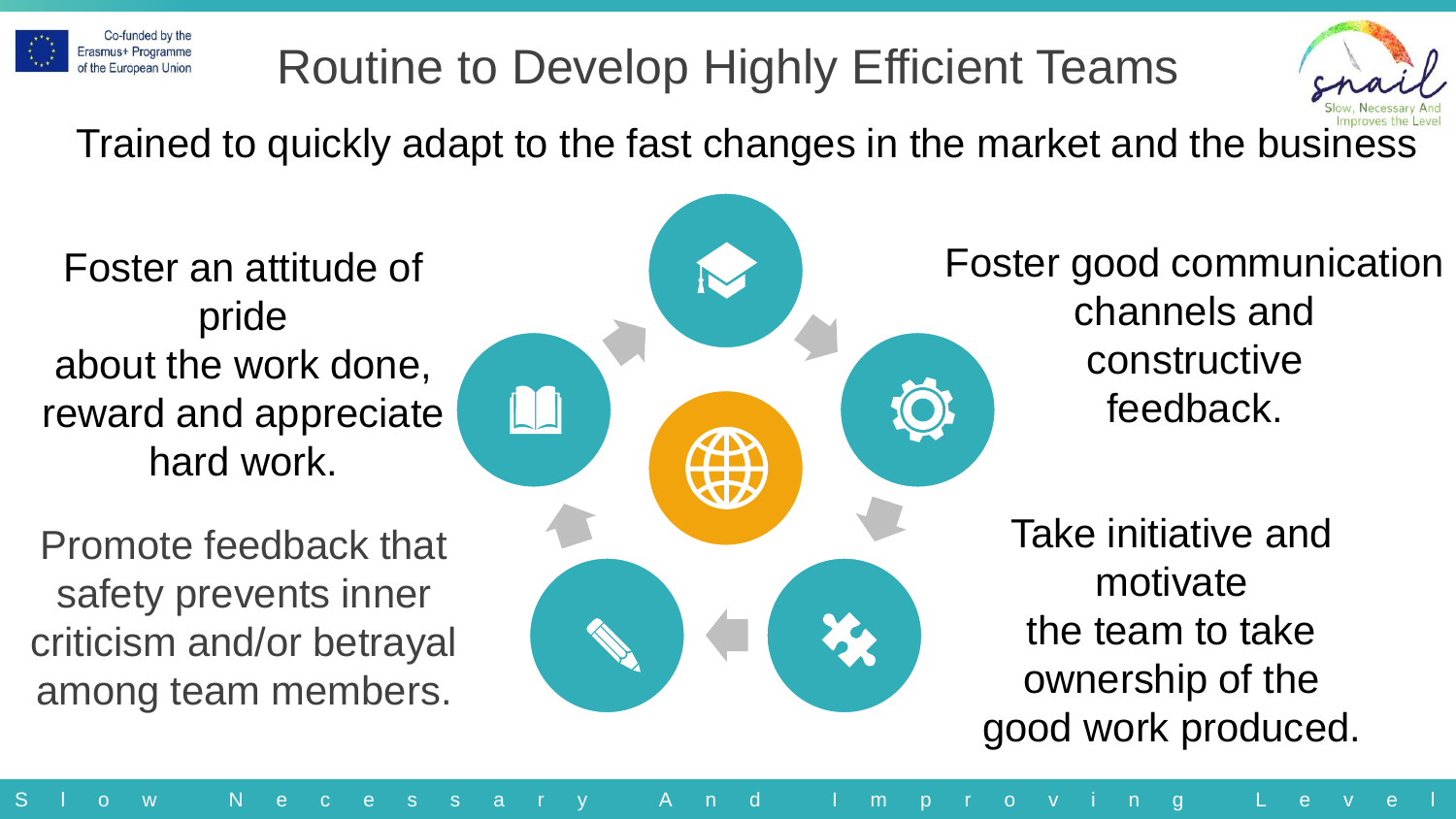

### Routine to Manage Emotions Efficiently



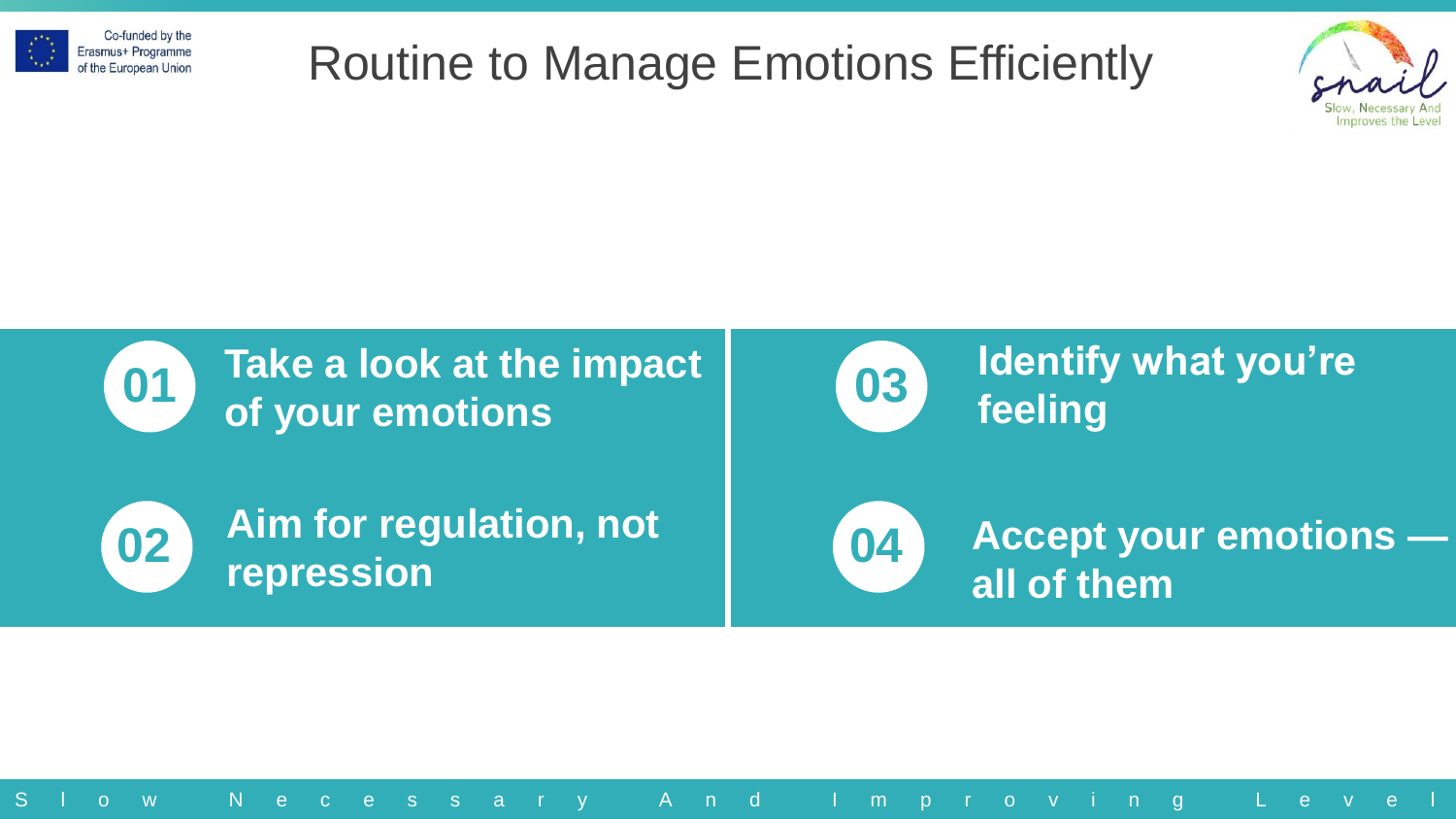

## Routine to Manage Emotions Efficiently - 2



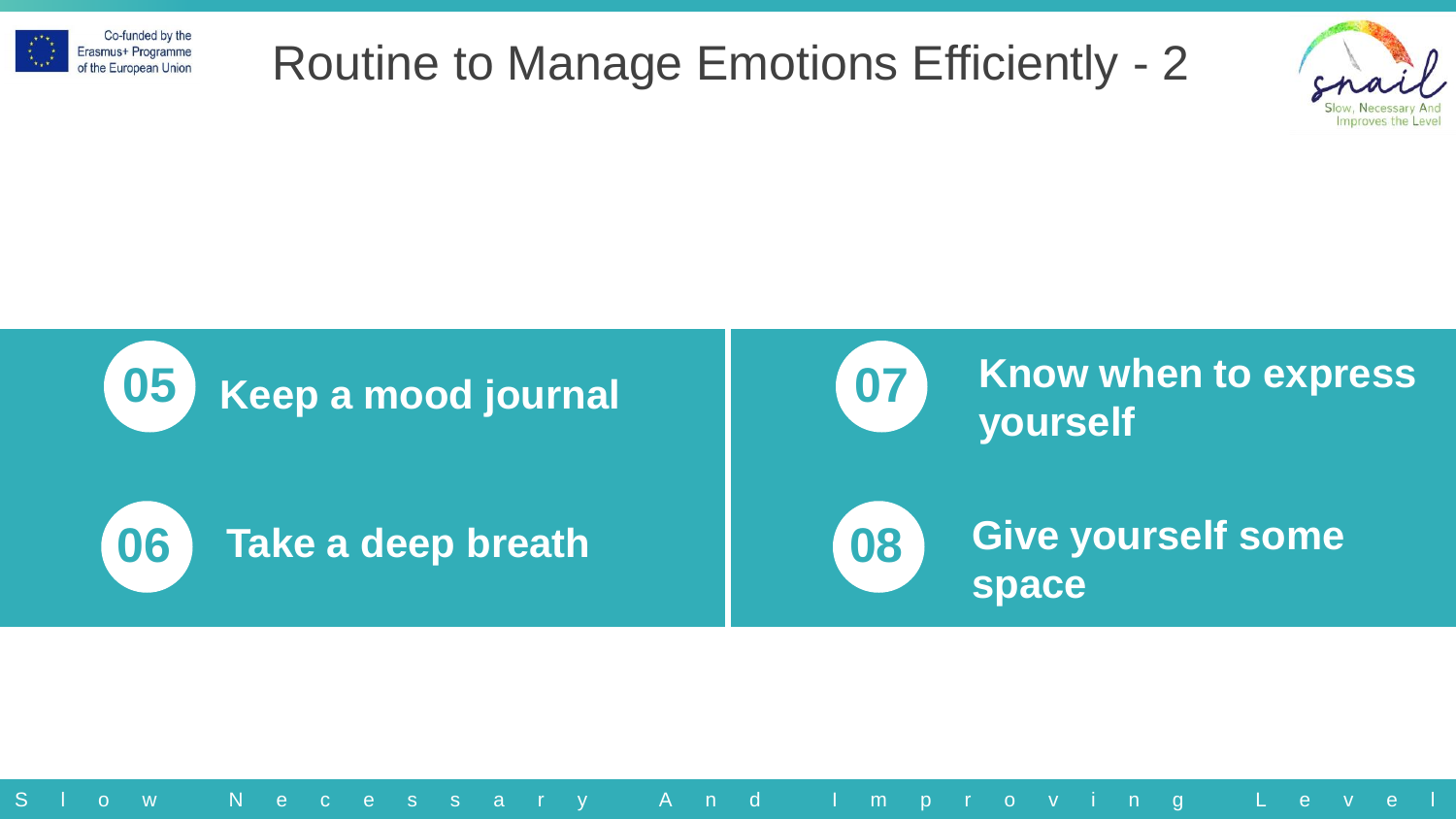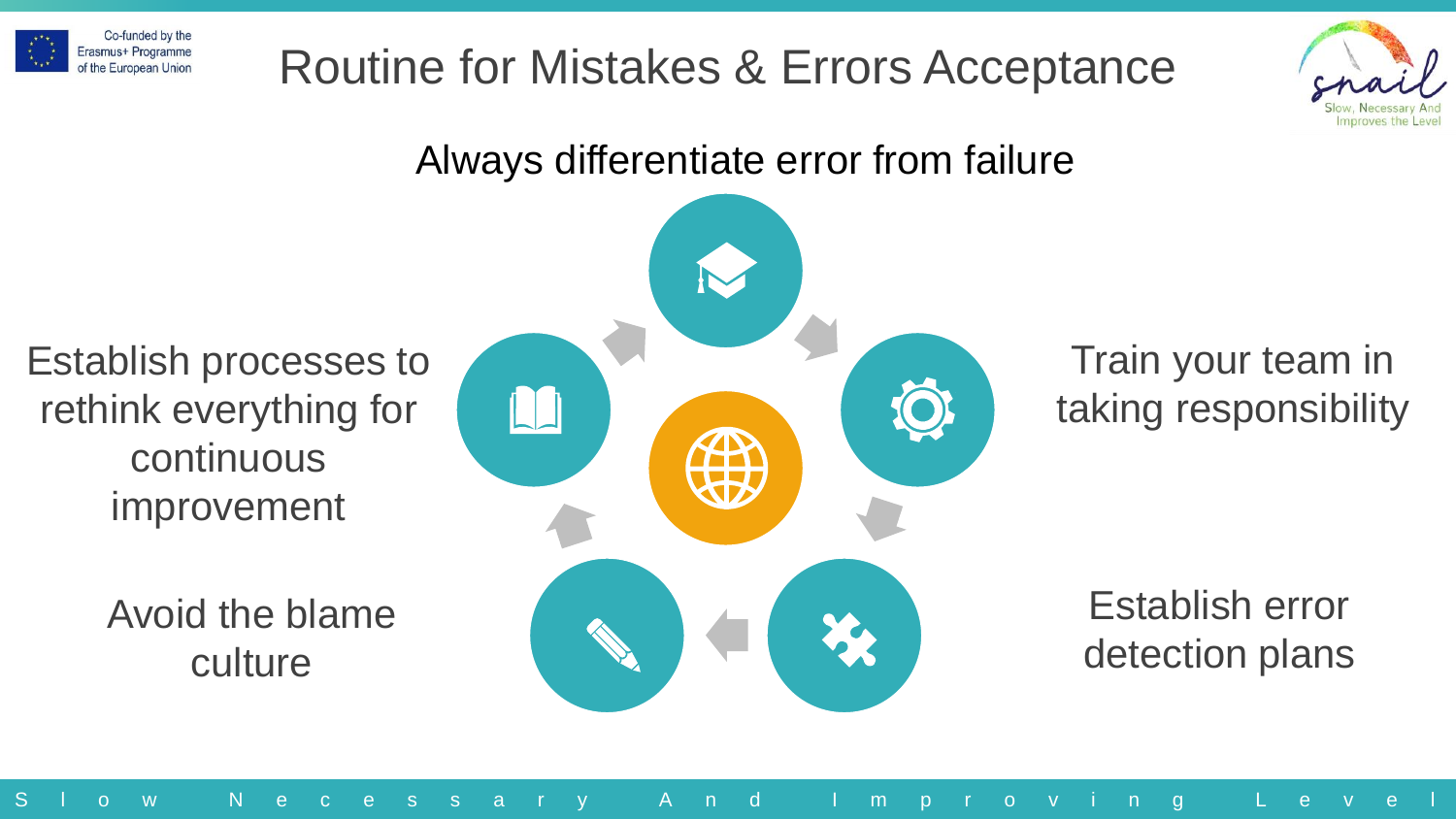

# Routine to Avoid Constant Distractions



#### **Work alongside productive people**

Surround yourself with the most productive people in the workplace.





S l o w N e c e s s a r y A n d I m p r o v i n g L e v e l

#### **Break tasks into chunks**

Large tasks can seem over whelming and can lead us to interruptions.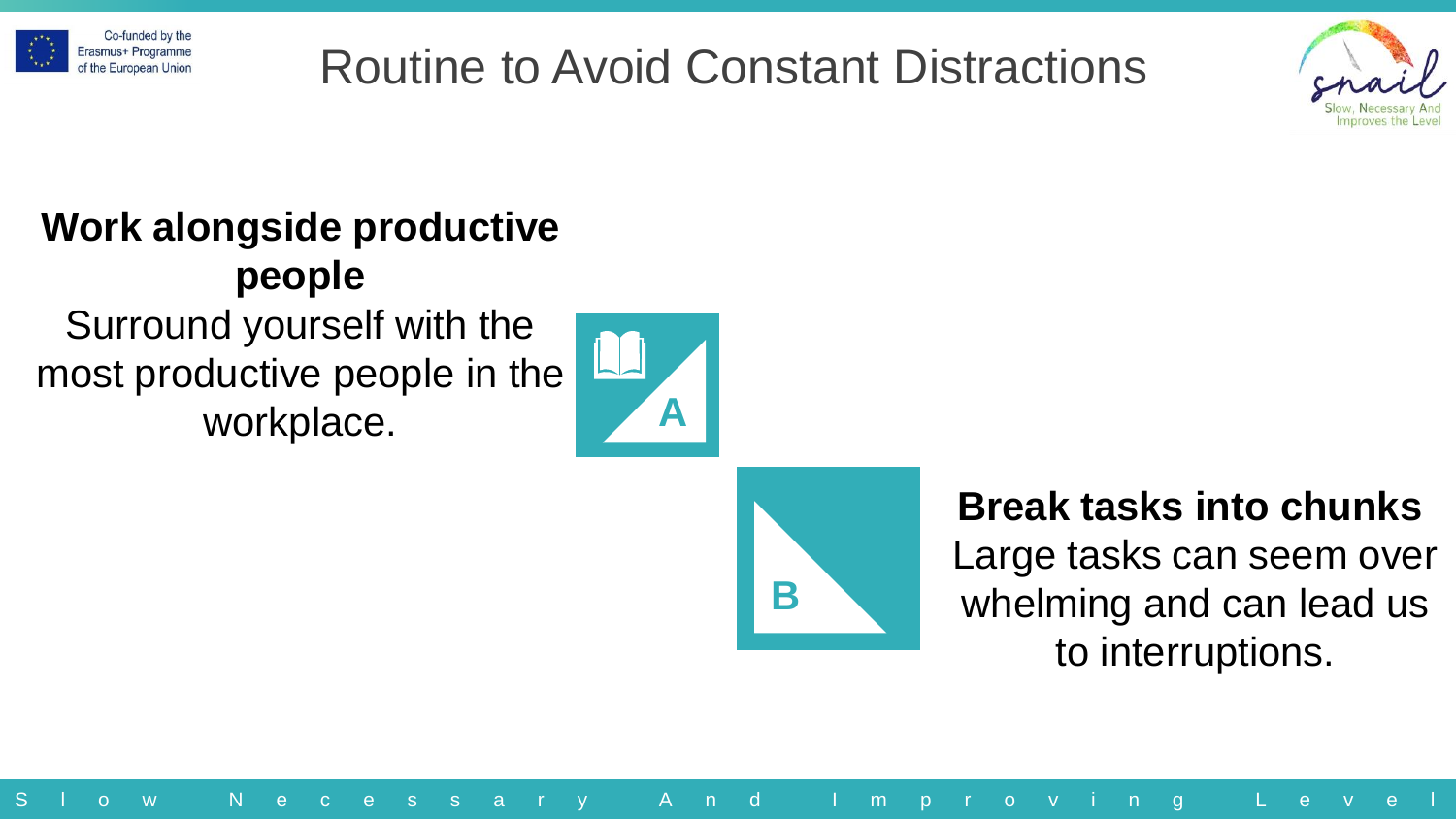

# Routine to Avoid Constant Distractions - 2



#### **Block online distractions** Consider investing in one of the distraction-free apps available.



#### **Make time for breaks**

It may seem Counterintuitive, but these are important to increase productivity.